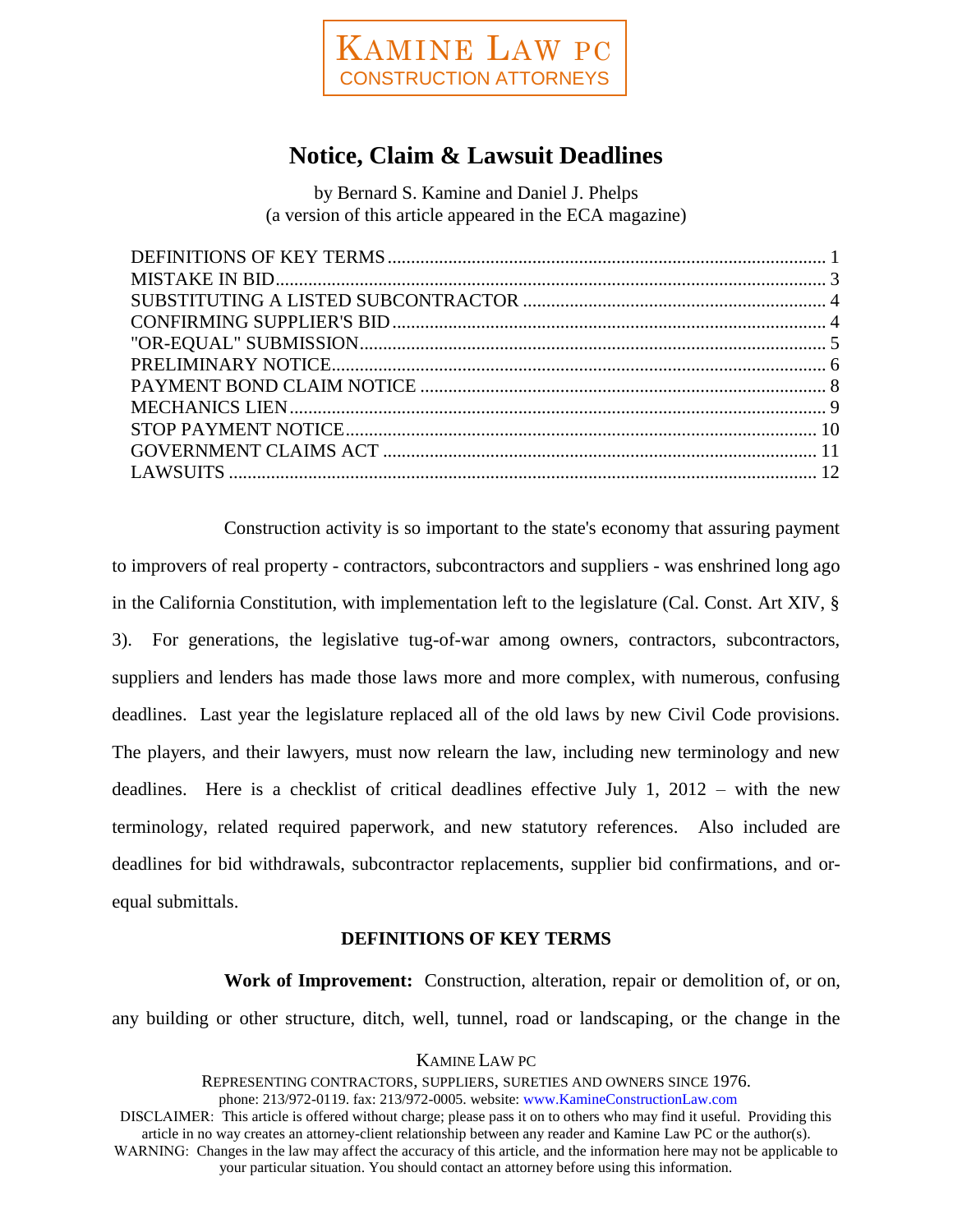grade of any land (Civ. Code § 8050). In other words, a construction project.

**Direct Contractor or Prime Contractor**: A contractor who has a direct contractual relationship with an owner (Civ. Code § 8018). Formerly "original contractor," also often "prime" contractor.

**Private Work:** Any work of improvement contracted for by an owner who is not a public agency. In other words, a privately-owned construction project. Watch out for public agencies and public corporations that look like private owners. What they are, and who actually owns the land, usually will govern.

**Public Works Contract:** Instead of identifying the project as a "public work" (previous Civ. Code § 3100), the new statute uses the Public Contract Code definition of a "public works contract" (Civ. Code § 8038), which is one for "the erection, construction, alteration, repair, or improvement of any public structure, building, road, or other public improvement of any kind" (Pub. Cont. Code § 1101). However, the new statute only applies to "a work of improvement contracted for by a public entity" (Civ. Code § 9000). Civil Code § 8036 defines "public entity" as "the state, Regents of the University of California, a county, city, district, public authority, public agency and any other political subdivision or public corporation in the state." But other public agencies, and sometimes private entities, can enter into the kind of "public works contract" the statute defines (see Pub. Cont. Code §§ 1100 and 1100.7 and Labor Code § 1720 et seq.). For them, the public works provisions probably ought to be followed, too.

**Completion of a Private Work:** Completion is generally the date when the **first**

of these events occurs (Civ. Code  $\S 8180(a)$ ):

(a) The work of improvement is actually completed;

particular situation. You should contact an attorney before using this information.

(b) The work of improvement is occupied and used by the owner and there is a cessation of labor;

### -2- KAMINE LAW PC

#### REPRESENTING CONTRACTORS, SUPPLIERS, SURETIES AND OWNERS SINCE 1976.

phone: 213/972-0119. fax: 213/972-0005. website: www.KamineConstructionLaw.com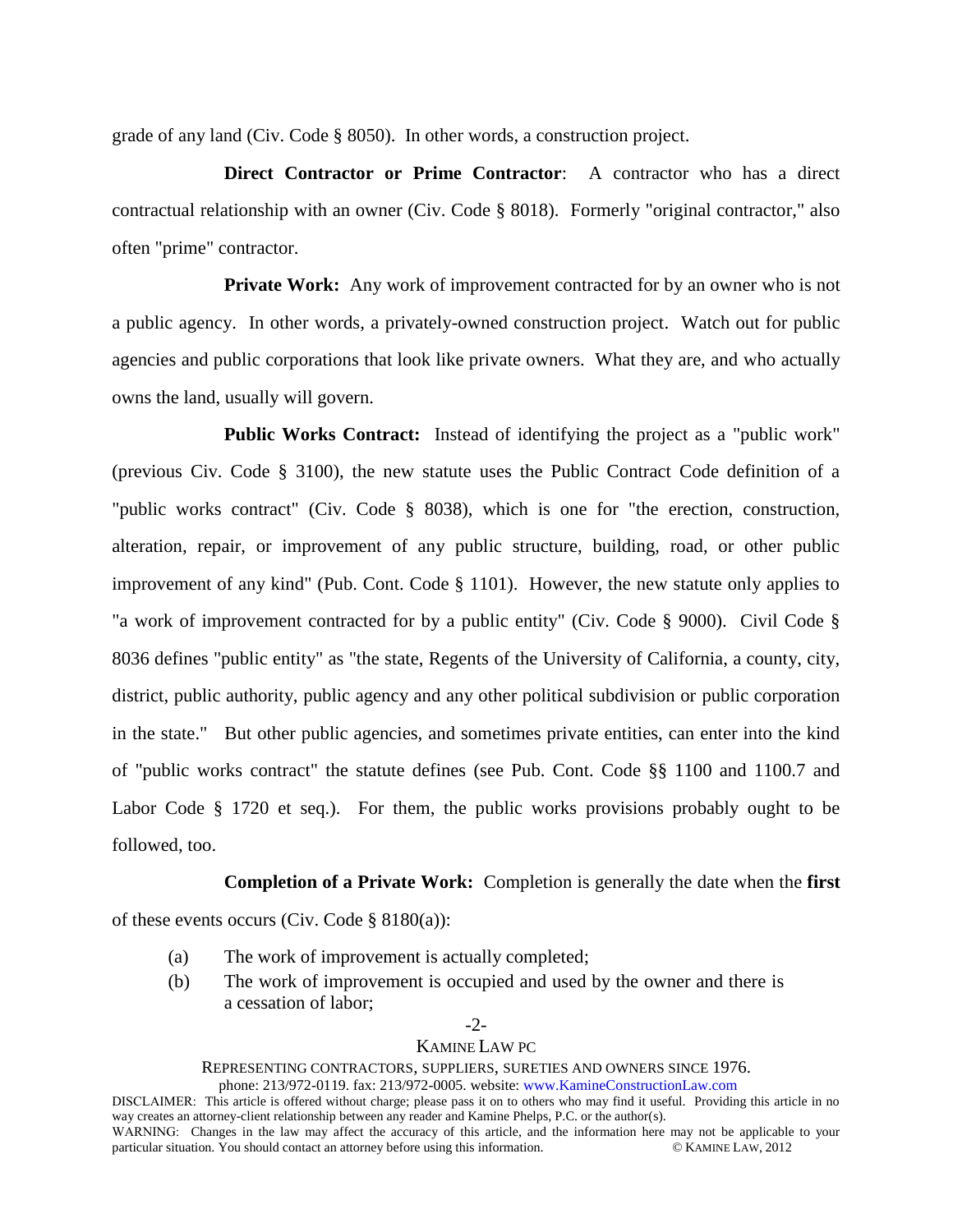- (c) There has been a cessation of labor for 60 continuous days; **or**
- (d) A notice of cessation of labor is recorded, but only if there had been a cessation of labor for 30 continuous days before it was recorded.

However, if the private work must be "accepted" by a public entity (Civ. Code § 8036), *e.g.*, a storm drain being installed in a new subdivision by the developer, which must be "accepted" by the public agency that will operate it, then the work is not complete until the acceptance by the public agency (Civ. Code § 8180(b)).

**Completion of a Public Work:** Completion of a public work is the earlier of the

date

- (a) When the public entity formally accepts the work; **or**
- (b) When, except for state projects, no work has been done on the project for 60 consecutive days (Civ. Code § 9200).

Watch out for projects where work stops for more than 60 days, but later starts up again; the time for stop payment notices and claims against the payment bond may run from the 61st day of the work stoppage, not the later completion and acceptance of the project (*W. F. Hayward Co. v. Transamerica Ins. Co.* (1993) 16 CA4th 1101, 20 CR2d 468). Again, these definitional changes impact deadlines for public works stop notices and bond claims.

# **MISTAKE IN BID**

A contractor cannot refuse to honor its bid on a public work without risking a claim against the bid bond submitted with the bid. There is an exception to this rule for certain mistakes in a bid (Pub. Cont. Code § 5101). But notice of the mistake must be given under the following procedure:

**Notice of Mistake in Bid:** Deliver notice to the public entity within 5 **working** days, excluding Saturdays, Sundays and state holidays, after the bid opening. The notice must specify in detail how the mistake was made (Pub. Cont. Code § 5103).

REPRESENTING CONTRACTORS, SUPPLIERS, SURETIES AND OWNERS SINCE 1976.

phone: 213/972-0119. fax: 213/972-0005. website: www.KamineConstructionLaw.com

DISCLAIMER: This article is offered without charge; please pass it on to others who may find it useful. Providing this article in no way creates an attorney-client relationship between any reader and Kamine Phelps, P.C. or the author(s). WARNING: Changes in the law may affect the accuracy of this article, and the information here may not be applicable to your particular situation. You should contact an attorney before using this information. particular situation. You should contact an attorney before using this information.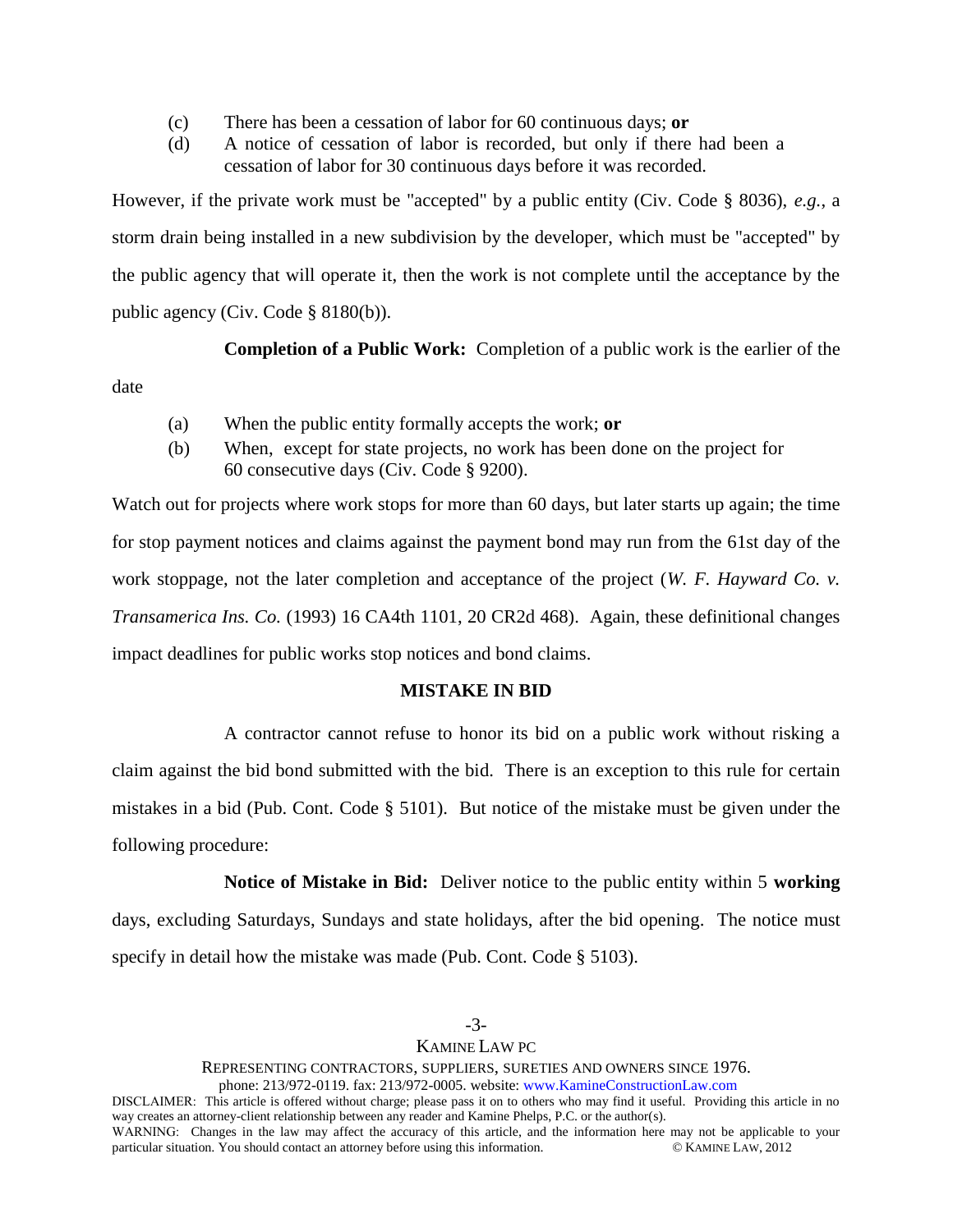#### **SUBSTITUTING A LISTED SUBCONTRACTOR**

Most bids for public works must include a list of the subcontractors who will perform more than 1/2 of 1% of the work (Pub. Cont. Code § 4100 et seq.; compare City of Los Angeles Admin. Code § 10.14 which requires listing subcontractors who will do more than 1/2 of 1% or \$10,000 worth of the work, whichever is greater). Listed subcontractors can only be changed with the permission of the public agency under the following procedures:

**Notice of Clerical Error in Bid:** Deliver notice to the awarding authority, the erroneously listed subcontractor, and the subcontractor who should have been listed within 2 **working** days after the bid opening (Pub. Cont. Code § 4107.5).

**Objections by the Erroneously Listed Subcontractor:** Deliver objections to the awarding authority and the prime contractor within 6 **working** days after bid opening (Pub. Cont. Code § 4107.5).

**Notice of Other Request to Substitute a Subcontractor:** No time limit for prime contractor request, but awarding authority (or its duly authorized officer) must send notice by certified mail, stating the reasons why the substitution is sought, to the subcontractor who will be substituted out (Pub. Cont. Code § 4107).

**Objections to the Substitution by the Subcontractor:** Deliver written objections to the awarding authority within 5 **working** days after the notice of request for substitution is sent. Failure to object amounts to consent to the substitution (Pub. Cont. Code § 4107).

#### **CONFIRMING SUPPLIER'S BID**

A subcontractor must honor its bid (a) if the prime contractor relied on that bid in preparing its own bid to the owner and (b) if the prime contractor accepts the subcontractor's bid

# -4- KAMINE LAW PC

REPRESENTING CONTRACTORS, SUPPLIERS, SURETIES AND OWNERS SINCE 1976.

phone: 213/972-0119. fax: 213/972-0005. website: www.KamineConstructionLaw.com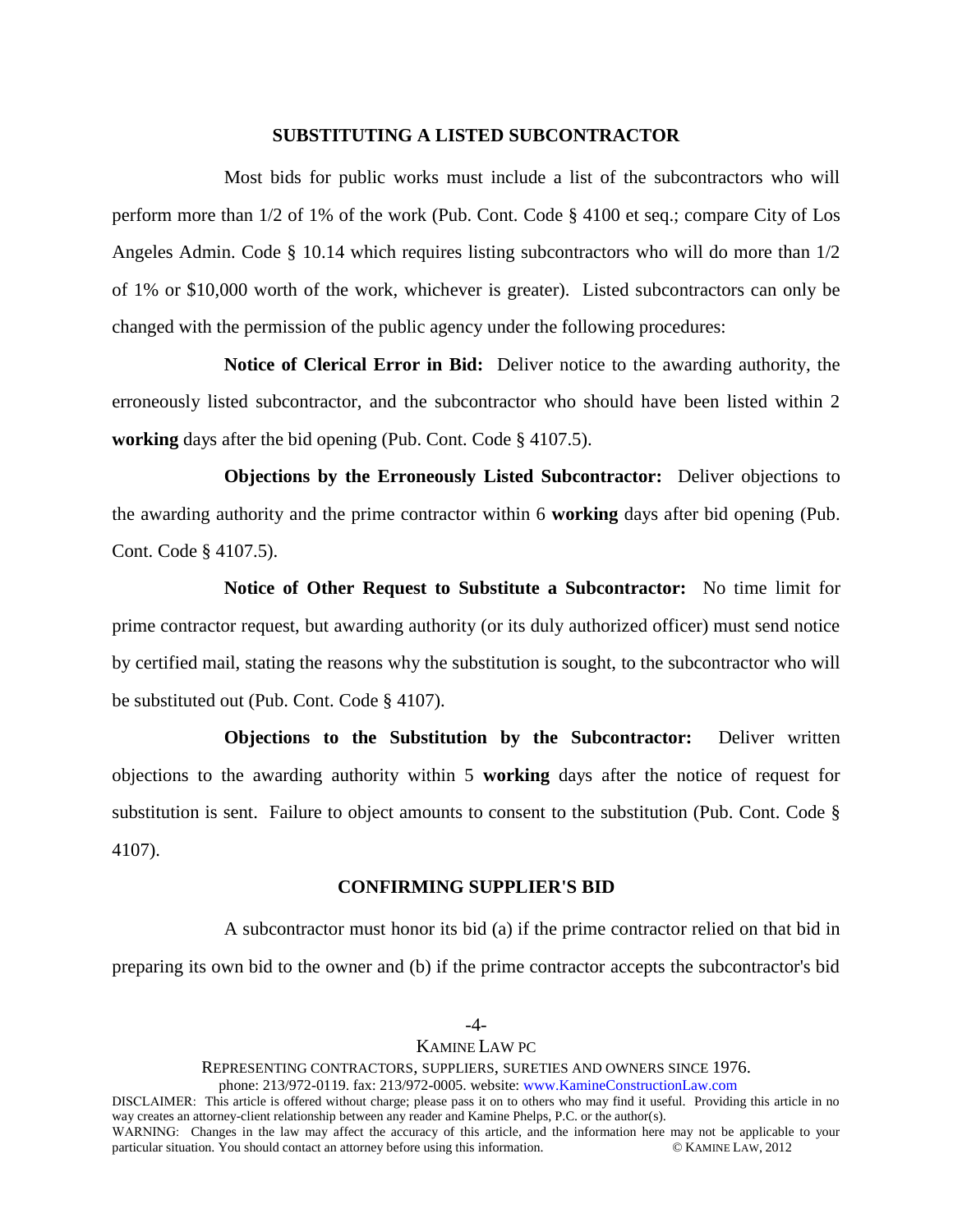within a reasonable time (*Drennan v Star Paving Co*. (1958) 51 C2d 409, 413-15, 33 P2d 757). The same rule does not govern supplier's bids. Instead, the following statutory procedures apply:

**Oral bid** *under* **\$2,500:** Does not have to be confirmed by the contractor. Supplier is held to the bid for 90 days, or 10 days after award of the contract, whichever occurs first (Com. Code § 2205).

**Oral bid** *over* **\$2,500:** Confirm supplier's bid in writing within 48 hours of receipt of the bid (not 48 hours of the bid opening), in order to hold the supplier to that bid for 90 days, or 10 days after award of the contract, whichever occurs first (Com. Code § 2205).

**Written bid:** Does not have to be confirmed by the contractor. Supplier is held to the bid for 90 days, or 10 days after award of the contract, whichever occurs first – unless the bid specifies a different expiration date for the bid (Commercial Code § 2205).

## **"OR-EQUAL" SUBMISSION**

**Private Work:** Acceptance of "equal" items is **not** mandatory on private works. However, prudent owners often include an "or equal" clause to get the most economical construction. If there is an "or equal" clause in a private work contract, it will set forth the time limit, if any, for submission of data about the proposed equal.

**Sole-sourcing on State or Local Agency Public Work:** Sole-sourcing of a material, product, thing or service is allowed for only four reasons, and, then, only if the awarding authority or its designee (*e.g.*, the city engineer) made a finding that one of the four reasons applies, **and** that finding is described in the invitation for bids or the request for proposals. If no such justification appears, the agency must accept equals. The four reasons are: (1) to conduct a field test or experiment of the product, (2) to match existing products in use on the particular public work, (3) to obtain a product that is only available from one source, and (4) to respond to an emergency. Public Contract Code §§ 3400(c) and 10129(b).

## KAMINE LAW PC

REPRESENTING CONTRACTORS, SUPPLIERS, SURETIES AND OWNERS SINCE 1976.

phone: 213/972-0119. fax: 213/972-0005. website: www.KamineConstructionLaw.com

<sup>-5-</sup>

DISCLAIMER: This article is offered without charge; please pass it on to others who may find it useful. Providing this article in no way creates an attorney-client relationship between any reader and Kamine Phelps, P.C. or the author(s).

WARNING: Changes in the law may affect the accuracy of this article, and the information here may not be applicable to your particular situation. You should contact an attorney before using this information. particular situation. You should contact an attorney before using this information.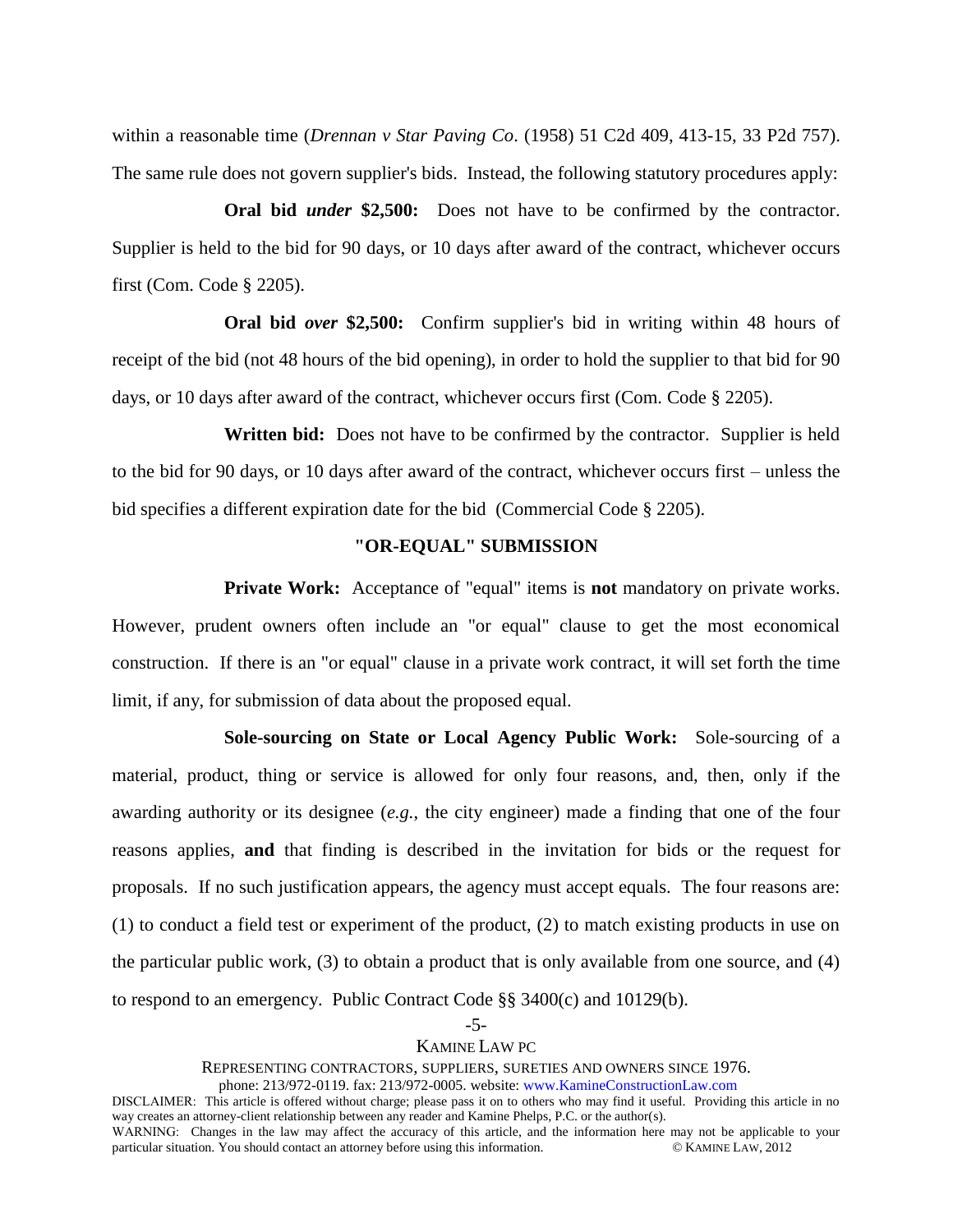**Time to Submit Or-equal Proposal:** The contract documents can set forth the period of time prior to or after award of the contract for submission of data substantiating a request for a substitution of an equal item; if no period is specified, the data must be submitted within 35 days after award (Pub. Cont. Code § 3400 for all public agencies except those governed by Pub. Cont. Code § 10129(a), the State Contract Act for projects of state Departments of Boating & Waterways, Corrections, General Services, Transportation, and Water Resources). Subcontractors who will perform work later in the project must be alerted to the need to submit their "or equal" data within the contract time limit.

**Federal Project:** The or-equal requirements and sole-sourcing prohibition are contained in the Federal Acquisition Regulations and vary from job to job.

## **PRELIMINARY NOTICE**

**Penalty for No Notice:** If no preliminary notice is given, no stop payment notice or mechanics lien is enforceable (Civ. Code §§ 8410, 8508(a) and 9500(a)). Failure to give the notice also bars any payment bond claim, unless the alternative Payment Bond Claim Notice, below, is given (Civ. Code  $\S$ § 8612(a) and 9560(b)).

**Scope of Notice:** The notice only covers labor, services, equipment or materials furnished during the 20 days before the notice was given and any furnished thereafter (Civ. Code §§ 8204(a) and 9304).

**Private Work Preliminary Notice** (Civ. Code § 8034(a))**:** All subcontractors (Civ. Code § 8046), material suppliers (Civ. Code § 8028), design professionals (Civ. Code §§ 8014 and 8300), and providers of services or equipment (Civ. Code §§ 8004, 8022, 8048, 8400, 8520), but not laborers (Civ. Code § 8200(e)(1)), must deliver a preliminary notice, or send it by certified mail, express mail, or overnight delivery by an express service carrier (Civ. Code §§ 8106 and 8110), to the reputed direct (prime) contractor, the reputed owner and the reputed

> -6- KAMINE LAW PC

#### REPRESENTING CONTRACTORS, SUPPLIERS, SURETIES AND OWNERS SINCE 1976.

phone: 213/972-0119. fax: 213/972-0005. website: www.KamineConstructionLaw.com

WARNING: Changes in the law may affect the accuracy of this article, and the information here may not be applicable to your particular situation. You should contact an attorney before using this information. particular situation. You should contact an attorney before using this information.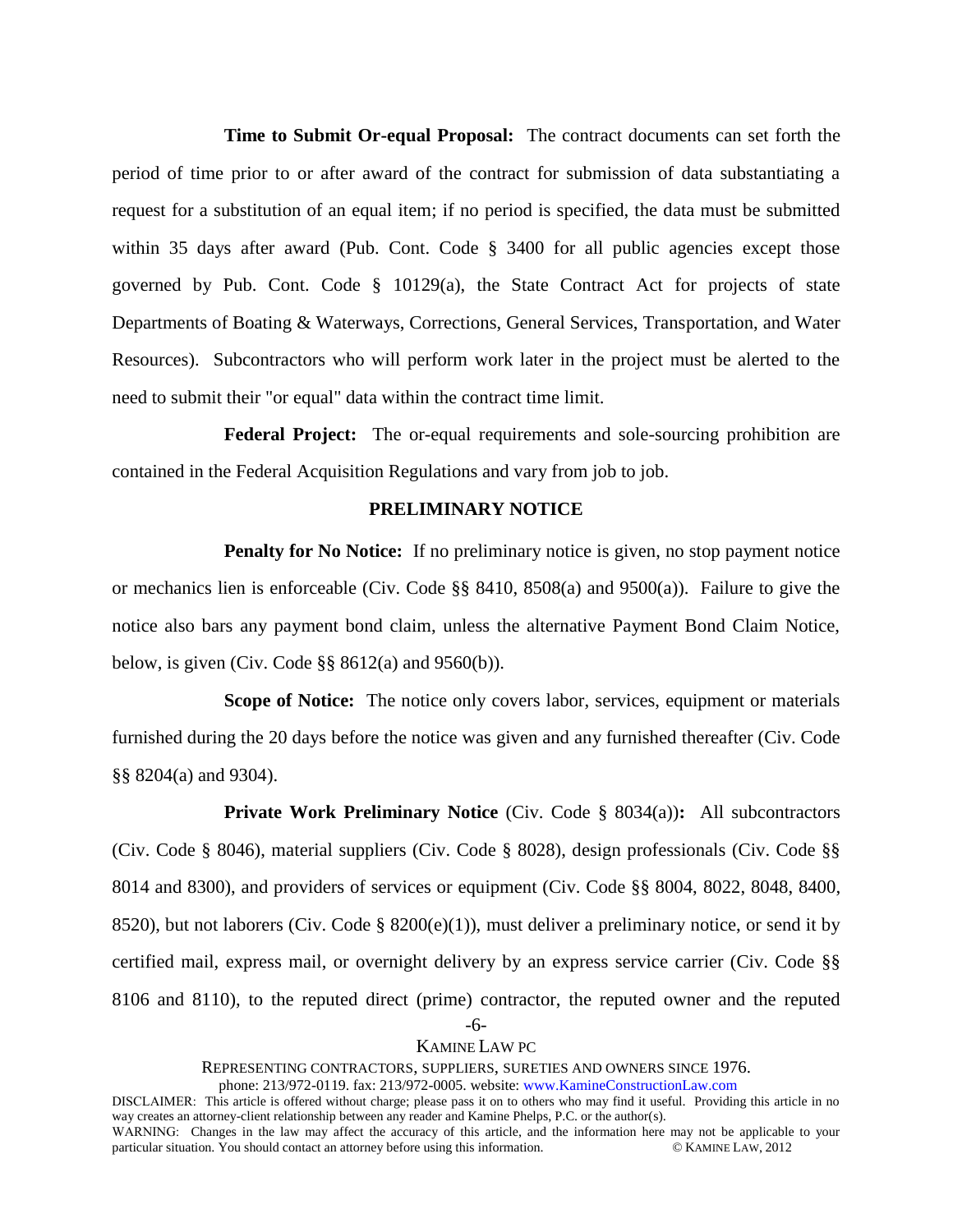construction lender. Trade contractors who have direct contracts with the owner are no longer considered to be subcontractors under the preliminary notice requirements (Civ. Code §§ 8018, 8046 and 8200(e)(2)). However, **all** direct contractors now must give a preliminary notice to the reputed construction lender to preserve their mechanics lien and bond claim rights (Civ. Code §§ 8200(c),(d) and (e)(2) 8410 and 8612(a)).

Design professionals must give the notice within 20 days after commencement of work (Civ. Code §8204(b)).

A notice that contains an accurate general description of the labor, services, equipment and materials provided through the date of the notice will cover everything provided after the notice, even things outside the general description in the notice (Civ. Code  $\S$  8206(c)).

**Public Work Preliminary Notice** (Civ. Code § 8034(b))**:** Neither laborers, nor anyone who has a direct contractual relationship with the direct contractor (*i.e.*, 1st tier subcontractor or supplier), has to give the notice (Civ. Code  $\S$  9300(b)(2)). Anyone else who provided labor, service, equipment or materials for the work (Civ. Code §§ 8022, 8048 and 9100), under authority from a direct contractor (Civ. Code § 8018), subcontractor (Civ. Code § 8046), architect, project manager, or other person having charge of any part of the work, must give the notice. It must be delivered, or sent by certified mail, express mail, or overnight delivery by an express service carrier (Civ. Code §§ 8106 and 8110), to the public entity and the direct contractor (Civ. Code §§ 9300 and 9302). For the California Department of Public Works (merged into Caltrans in 1972) or Department of General Services, it must go to the disbursing officer of the department constructing the work (Civ. Code § 9302).

**Federal Project:** No Preliminary Notice is required on federal projects. See Payment Bond Claim Notice, below.

-7-

# KAMINE LAW PC

REPRESENTING CONTRACTORS, SUPPLIERS, SURETIES AND OWNERS SINCE 1976.

phone: 213/972-0119. fax: 213/972-0005. website: www.KamineConstructionLaw.com

WARNING: Changes in the law may affect the accuracy of this article, and the information here may not be applicable to your particular situation. You should contact an attorney before using this information. particular situation. You should contact an attorney before using this information.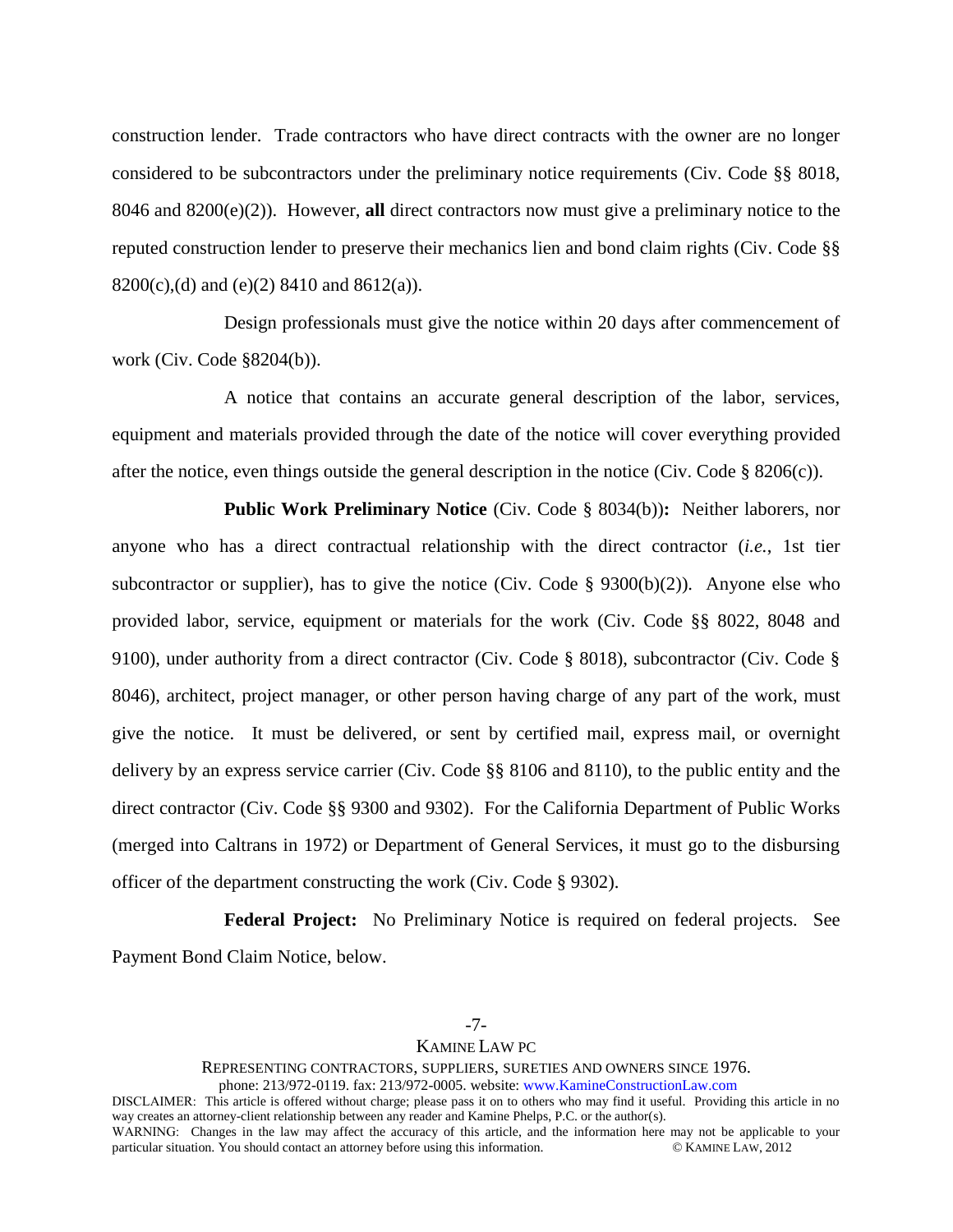## **PAYMENT BOND CLAIM NOTICE**

**Private Work:** The following only applies to a recorded, statutory private work payment bond (Civ. Code § 8600); it does not apply to any other payment bond involving a private work (Civ. Code § 8602). No other notice is required, if a timely Preliminary Notice was given (Civ. Code § 8612(a)). If it was **not** given, the subcontractor or supplier must deliver a payment bond claim notice, or send it by certified mail, express mail, or overnight delivery by an express service carrier (Civ. Code §§ 8106, 8110 and 8614), to the payment bond surety and principal (usually the direct contractor, but can be the owner) within 15 days after a Notice of Completion was recorded, and if none was recorded, then within 75 days after completion of the project (Civ. Code § 8612(b)). An attempt has been made to prevent a subcontractor or supplier to a subcontractor (*i.e.*, 2d tier subcontractor or supplier) from saving its bond claim with the bond claim notice if the 1st tier subcontractor received all of the progress payments to which it was entitled (Civ. Code. § 8612(c) and (d)), but the language in the statute is hopelessly ambiguous and confusing.

**Public Work:** The following only applies to a statutory public work payment bond (Civ. Code § 9550); it does not apply to any other payment bond involving a public work. No other notice is required, if a timely Preliminary Notice was given (Civ. Code § 9560(a)). If it was **not** given, the subcontractor or supplier must deliver a payment bond claim notice, or send it by certified mail, express mail, or overnight delivery by an express service carrier (Civ. Code §§ 8106, 8110 and 9562), to the payment bond surety and principal, usually the direct contractor, within 15 days after a Notice of Completion was recorded, and if none was recorded, then within 75 days after completion of the project (Civ. Code § 9560(b)). An attempt has been made to prevent a subcontractor or supplier to a subcontractor (*i.e.*, 2d tier subcontractor or supplier) from saving its bond claim by giving the bond claim notice if the 1st tier subcontractor received

-8-

#### KAMINE LAW PC

#### REPRESENTING CONTRACTORS, SUPPLIERS, SURETIES AND OWNERS SINCE 1976.

phone: 213/972-0119. fax: 213/972-0005. website: www.KamineConstructionLaw.com

WARNING: Changes in the law may affect the accuracy of this article, and the information here may not be applicable to your particular situation. You should contact an attorney before using this information. particular situation. You should contact an attorney before using this information.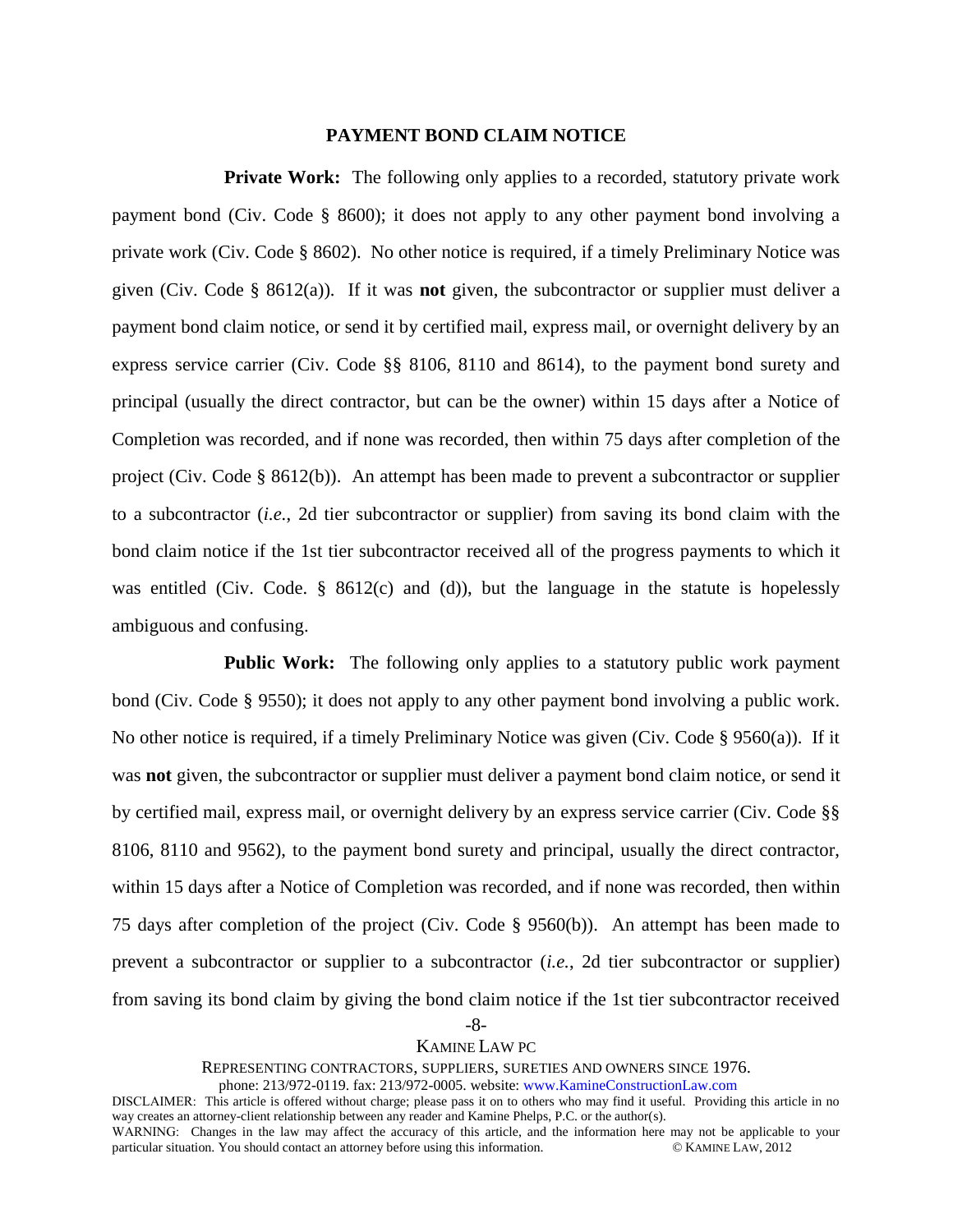all of the progress payments to which it was entitled (Civ. Code. § 9560(c) and (d)), but the language in the statute is hopelessly ambiguous and confusing.

**Federal Project:** No payment bond notice is required from 1st tier subcontractors or suppliers. Second tier and lower subcontractors and suppliers must give notice to the prime contractor (by any means providing written, third-party verification of delivery or as a summons is served) within 90 days after the **last** of the labor, services, equipment or materials were provided, stating the amount claimed and the subcontractor to whom the labor, services, equipment or materials were provided (40 USC § 3133).

# **MECHANICS LIEN**

**Notice and Proof of Service:** Since January 1, 2011, no lien has been enforceable unless it included (1) a "Notice of Mechanics Lien" and (2) a "proof of service affidavit" showing that both the lien and the notice were served on the reputed owner by certified mail, or first-class mail (evidenced by a certificate of mailing), postage prepaid, addressed to the reputed owner of the property at his/her residence, place of business, address on the building permit or address on the recorded construction trust deed (Civ. Code  $\S$  8416(c)).

**Direct Contractor Lien:** Record lien "**after** the contractor completes the direct contract" and either (1) **before** 60 days after a Notice of Completion or Notice of Cessation is recorded or (2) **before** 90 days after completion (Civ. Code § 8412). If the owner of a project (except the owner's personal residence in a building of four or fewer units) failed to deliver a copy of the Notice of Completion or Notice of Cessation, or send it by certified mail, express mail, or overnight delivery by an express service carrier, to the direct contractor, within 10 days after it is recorded, then the time is extended to **before** 90 days after the notice was recorded (Civ. Code §§ 8106, 8110 and 8190).

-9-

## KAMINE LAW PC

REPRESENTING CONTRACTORS, SUPPLIERS, SURETIES AND OWNERS SINCE 1976.

phone: 213/972-0119. fax: 213/972-0005. website: www.KamineConstructionLaw.com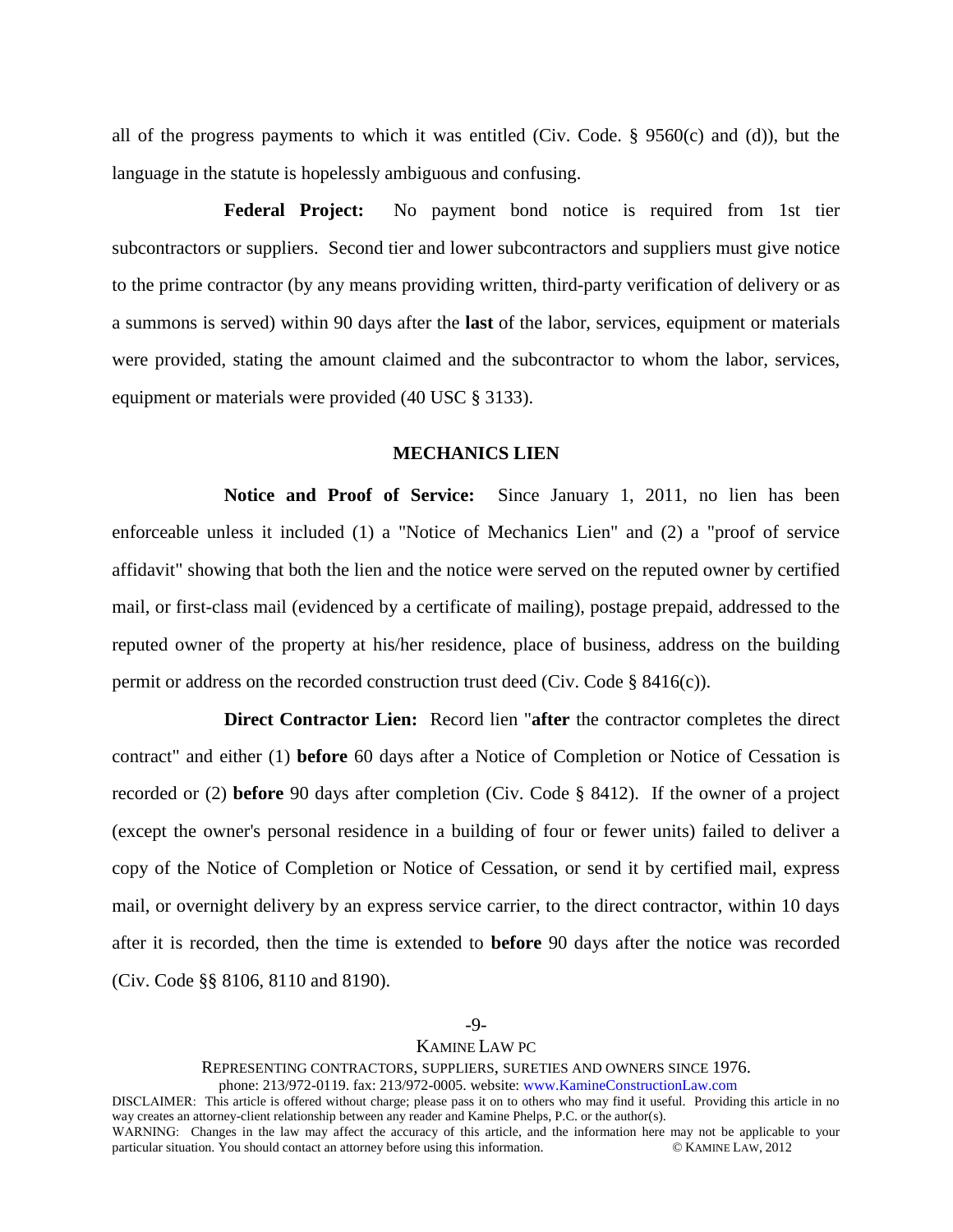**Subcontractor or Supplier Lien:** Record lien "**after** the claimant ceases to provide work" and either (1) **before** 30 days after the Notice of Completion or Notice of Cessation is recorded or (2) **before** 90 days after completion (Civ. Code § 8414). If the subcontractor/supplier gave the owner a Preliminary Notice, if the project is not the owner's personal residence in a building with four or fewer units, and if the owner failed to deliver a copy of the Notice of Completion or Notice of Cessation, or send it by certified mail, express mail, or overnight delivery by an express service carrier, to the subcontractor/supplier within 10 days after it is recorded, then the time is extended to **before** 90 days after the notice was recorded (Civ. Code §§ 8106, 8110 and 8190).

**Design Professional Lien:** Design professionals have a special, early lien right between issuance of the building permit, or other governmental approval, and commencement of construction (Civ. Code §§ 8302 and 8304). That early lien expires either (1) when construction starts or (2) 90 days after it was recorded (Civ. Code § 8306). The early lien can be converted into a mechanics lien (Civ. Code § 8319). Once construction starts, the design professional has the same mechanics lien rights as anyone else who provides services to the project (Civ. Code §§ 8312 and 8400).

**Public Works, including Federal:** No mechanics lien is effective against government property (Civ. Code § 8160; *Mayrhoffer v. Board of Education* (1891) 89 Cal 110, 111-14, 26 Pac 646), except post offices (*Loeffler v. Frank* (1984) 486 US 549, 100 LEd2d 549, 108 SCt 1965). On public works projects, statutory payment bonds substitute for the property as security for payment of contractors and suppliers (Civ. Code § 9550; 40 USC § 3131(b)(2)).

#### **STOP PAYMENT NOTICE**

The "stop notice" and "bonded stop notice" are now a "stop payment notice" or

#### KAMINE LAW PC

REPRESENTING CONTRACTORS, SUPPLIERS, SURETIES AND OWNERS SINCE 1976.

phone: 213/972-0119. fax: 213/972-0005. website: www.KamineConstructionLaw.com

DISCLAIMER: This article is offered without charge; please pass it on to others who may find it useful. Providing this article in no way creates an attorney-client relationship between any reader and Kamine Phelps, P.C. or the author(s).

WARNING: Changes in the law may affect the accuracy of this article, and the information here may not be applicable to your particular situation. You should contact an attorney before using this information. particular situation. You should contact an attorney before using this information.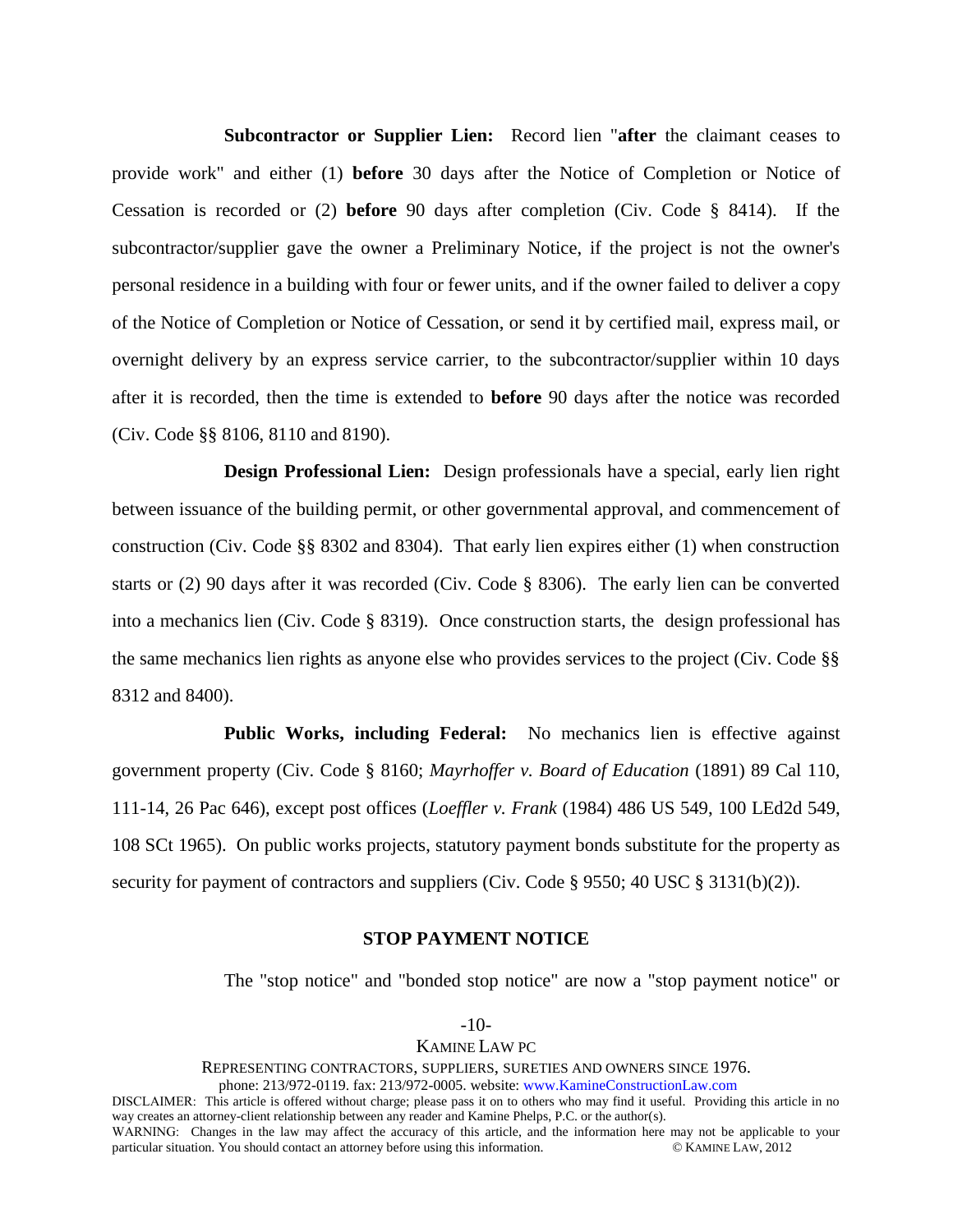"bonded stop payment notice" (Civ. Code § 8044).

**Private Work – Direct Contractor:** Deliver stop payment notice to the construction lender not later than either (1) 60 days after a Notice of Completion or Notice of Cessation was recorded or (2) 90 days after completion (Civ. Code §§ 8412 and 8508). If the stop payment notice is not accompanied by a bond in 125% of the amount of the claim, the construction lender can ignore it (Civ. Code § 8536).

**Private Work – Subcontractor or Supplier:** Deliver stop payment notice to the owner or construction lender not later than either (1) 30 days after the Notice of Completion or Notice of Cessation is recorded or (2) 90 days after completion (Civ. Code §§ 8414 and 8508). If the stop payment notice is not accompanied by a bond in 125% of the amount of the claim, or if a payment bond was recorded before the **first** stop payment notice was delivered to the construction lender, the construction lender can ignore the stop payment notice (Civ. Code § 8536).

**Public Work – Direct Contractor:** No stop payment notice rights (Civ. Code § 9100).

**Public Work – Subcontractor or Supplier:** Deliver stop payment notice to the pubic entity before expiration of either (1) 30 days after the Notice of Completion or Notice of Cessation is recorded, or (2) 90 days after the earlier of the date (a) when the public entity formally accepted the work or (b) when, except for state projects, no work has been done on the project for 60 consecutive days (Civ. Code §§ 9200 and 9356)

**Federal Project:** No stop payment notice procedure exists for federal projects.

### **GOVERNMENT CLAIMS ACT**

Prior to suing for breach of contract, and within one year of the last breach, the

#### -11- KAMINE LAW PC

REPRESENTING CONTRACTORS, SUPPLIERS, SURETIES AND OWNERS SINCE 1976.

phone: 213/972-0119. fax: 213/972-0005. website: www.KamineConstructionLaw.com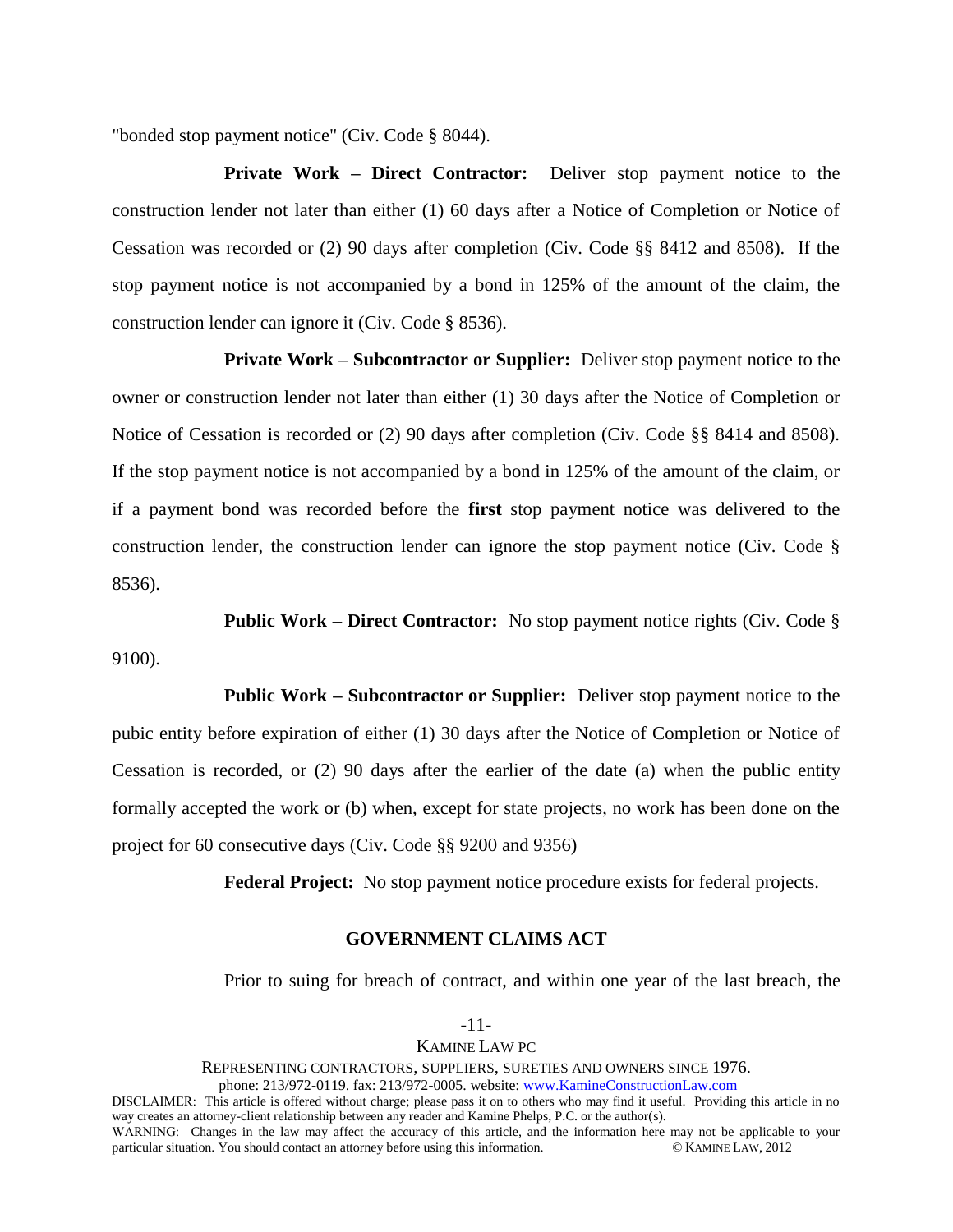contractor must present a Government Code § 910 claim (Gov. Code § 911.2) to the public entity, in addition to any claims required under the contract. However, there are exceptions.

No Government Code claim is required for disputes arising out of state contracts (Pub. Cont. Code § 19100). Disputes on State Contracts Act contracts (Pub. Cont. Code § 10100 et seq.), for projects of the Departments of Boating & Waterways, Corrections, General Services, Transportation, and Water Resources, go directly to arbitration (Pub. Cont. Code § 10240 et seq.). Disputes on all other state contracts go to court, and must be commenced within 6 months after either (1) the agency's final written decision under the contract claims provisions (2) or, if there are no contract claim provisions, within 6 months after accrual of the cause of action.

No Government Code claim is required for disputes arising out of local agency contracts (1) if the contract includes a claims resolution procedure (Gov. Code § 930.2), **and** (2) if the contract fails to clearly state that a Government Code Claim is also required (*Arntz Builders v. City of Berkeley* (2008) 166 CA4th 276, 289, 82 CR3d 605). Otherwise, and to be on the safe side, submit the Government Code claim.

#### **LAWSUITS**

**Warning:** An attorney usually needs a few days to get the legal papers together. So, he or she cannot be consulted for the first time on the day before the lawsuit must be filed.

**Relief from Forfeiture of a Bid Bond** (when the public entity refuses to permit withdrawal of a bid with a mistake in it)**:** File lawsuit **and** serve summons within 90 days after the date of the bid opening (Pub. Cont. Code § 5102).

**Mechanics Lien:** File within 90 days of recording the lien (Civ. Code § 8460). Within 20 days of filing, record a *lis pendens* (Civ. Code § 8461).

**Mechanics Lien Release Bond:** Commence within 6 months of date that notice

|  |  | ٠ |
|--|--|---|
|--|--|---|

#### KAMINE LAW PC

#### REPRESENTING CONTRACTORS, SUPPLIERS, SURETIES AND OWNERS SINCE 1976.

phone: 213/972-0119. fax: 213/972-0005. website: www.KamineConstructionLaw.com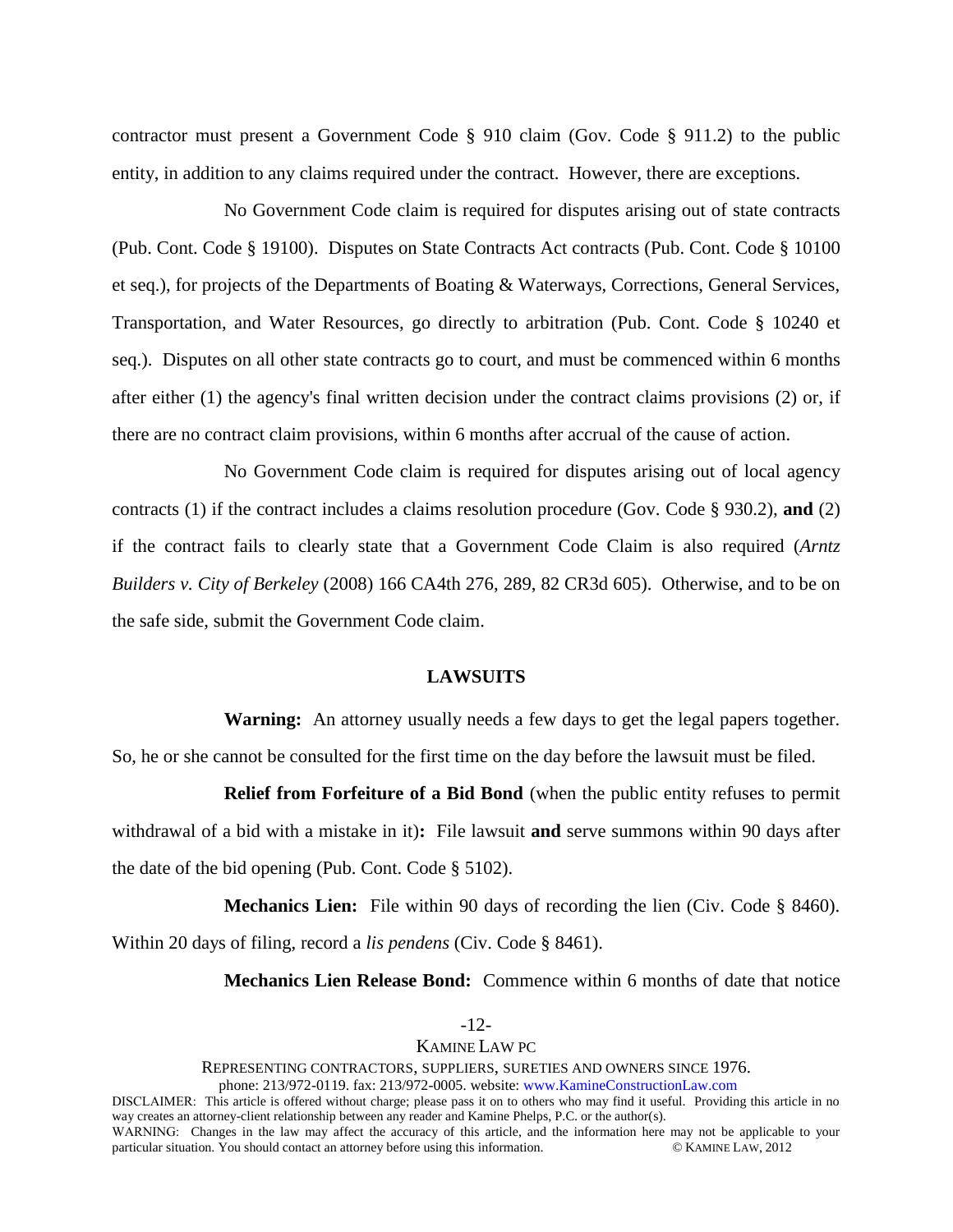of recording the bond, with a copy of the bond, was delivered, or sent by certified mail, express mail, or overnight delivery by an express service carrier, to the lien claimant (Civ. Code §§ 8106, 8110 and 8424(d)). However, if the bond was recorded after the lawsuit to foreclose the lien was commenced, amend the complaint to proceed against the bond under the Bond and Undertaking Law (CCP § 995.010 *et seq*.; *Grade-Way Construction Co. v. Golden Eagle Ins. Co.* (1993) 13 CA4th 826, 828-37, 16 CR2d 649)

**Private Work Stop Payment Notice – Direct Contractor:** File within 90 days after expiration of either (1) 60 days after a Notice of Completion or Notice of Cessation was recorded or (2) 90 days after completion (Civ. Code §§ 8412, 8508 and 8550).

**Private Work Stop Payment Notice – Subcontractor/Supplier:** File within 90 days after expiration of either (1) 30 days after the Notice of Completion or Notice of Cessation is recorded or (2) 90 days after completion (Civ. Code §§ 8414, 8508 an 8550).

**Public Work Stop Payment Notice – Subcontractor/Supplier:** File within 90 days after expiration of either (1) 30 days after the Notice of Completion or Notice of Cessation is recorded or (2) 90 days after the earlier of the date (a) when the public entity formally accepted the work or (b), except for state projects, when no work has been done on the project for 60 consecutive days (Civ. Code §§ 9200, 9356 and 9502).

**Stop Payment Notice – Al**l: Within 5 days of filing, deliver, or send by certified mail, express mail, or overnight delivery by an express service carrier, a notice of commencement of the action to the people served the stop payment notice (Civ. Code §§ 8550, 9354 and 9504).

**Private Work Payment Bond:** File lawsuit within 6 months after completion of the project, though longer statute of limitations may apply in some circumstances (Civ. Code §§ 8609 and 8610).

#### KAMINE LAW PC

REPRESENTING CONTRACTORS, SUPPLIERS, SURETIES AND OWNERS SINCE 1976.

phone: 213/972-0119. fax: 213/972-0005. website: www.KamineConstructionLaw.com